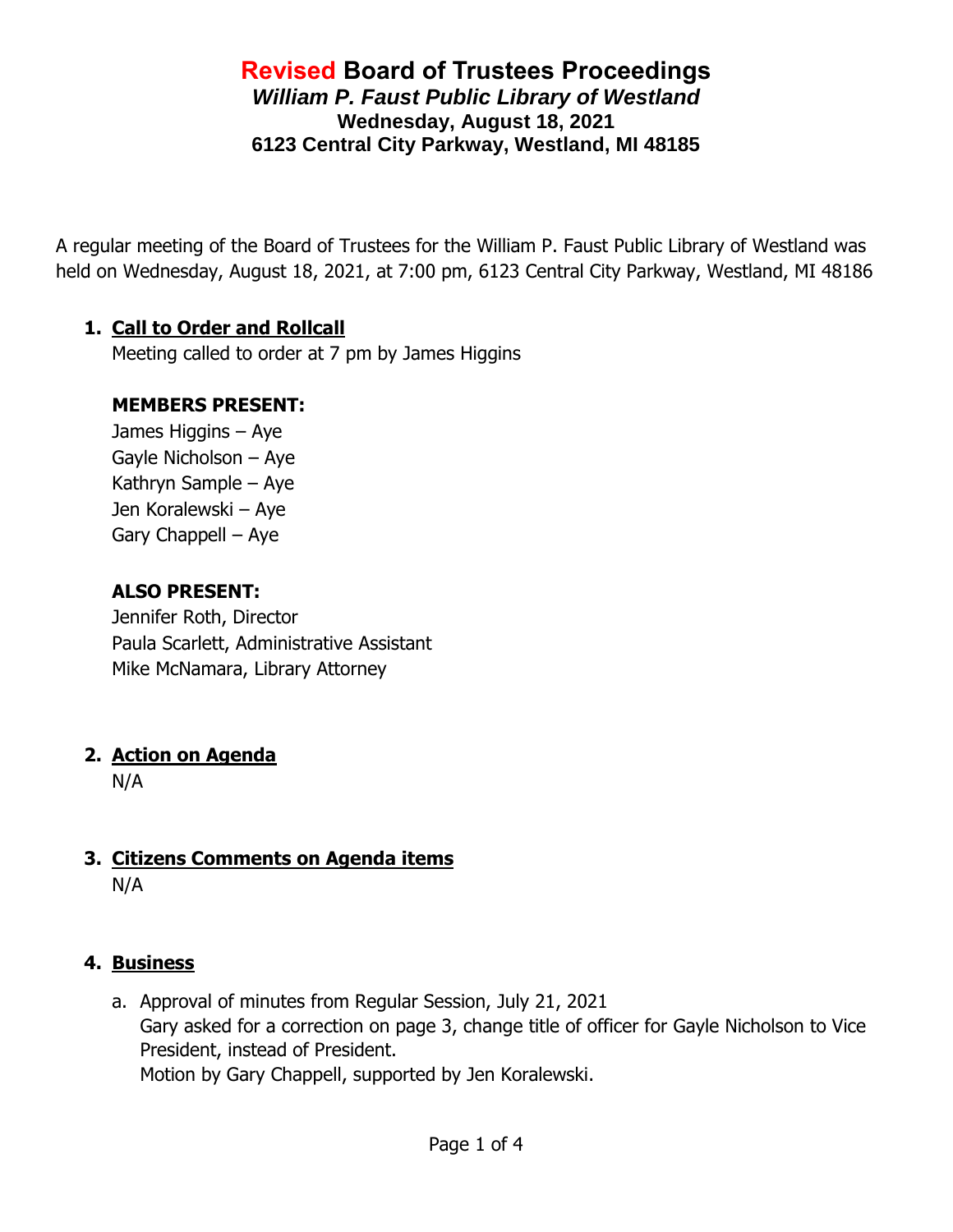- J. Higgins Aye
- G. Nicholson Aye
- G. Chappell Aye
- K. Sample Aye
- J. Koralewski Aye

Motion Carried

- b. Approval of bills for July 2021. Motion by Kathryn Sample, supported by Gary Chappell.
	- J. Higgins Aye
	- G. Nicholson Aye
	- G. Chappell Aye
	- K. Sample Aye
	- J. Koralewski Aye

Motion Carried

c. Budget Review

Director Jennifer Roth explained the final numbers would be available when the audit is complete at the City level in October 2021. TiFFA & DDA did not disburse monies this year.

- d. Plante Moran Cresa (PMC) Update Presentation from PMC will be at the September Board Meeting.
- e. Updates for Library

1. Lockers – arrived on August 17. Lockers have been set up today, August 18. A minor issue needs to be addressed with the Vendor.

2. Electric Sign – Should arrive by Labor Day.

3. Picnic Tables & Trash Cans – Have arrived. The Maintenance Dept. will be assembling them and placing them on the lawn between the trees.

4. Chairs – On hold

f. Friends of the Library – Lynne Haggman

The friends had their first in-person meeting since the Spring of 2020. The Book Sale is scheduled for September 9<sup>th</sup> through September  $12<sup>th</sup>$ . Everything will be \$.25

September is Giving Back Month, Community Financial Credit Union will be volunteering to help with the Book Sale.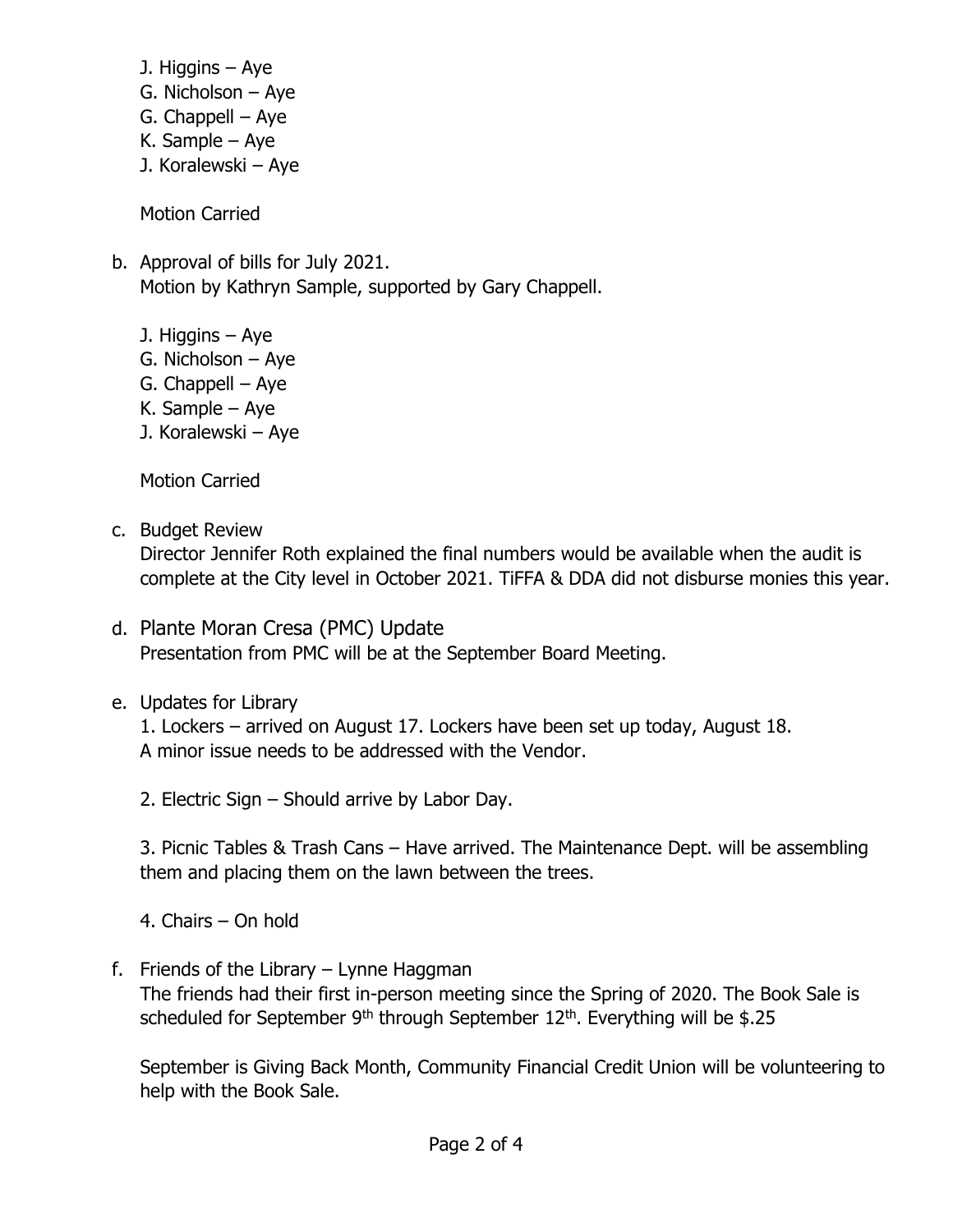### **5. New Business**

a. September Board Meeting Date – No need to change the date.

### **6. Directors Report**

With the recent Power Outage's more than 1,000 people were coming into the Library daily and using the Library as a charging station. Hot Spots flew off the shelves, all 98 of the Hot Spots were checked out. We set up Surge Protectors throughout the Library for the residents & patrons.

Final SRP Party was held in Tattan Park, they had a great turnout.

We attended the Marshall middle School Open House put on by the City of Westland. The second week we took all of the Marshall Yearbooks. A lot of residents enjoyed looking through these nostalgic books.

September is Library Card sign up month. We are partnering with local businesses to show your Library Card and Save.

We have hired three library Aides. Rebecca Rayford is moving into the vacant Library Associate I position; we will be posting a position for a Youth Librarian and a Marketing position. We are looking into hiring Librarian Subs, this will require the subs to have a bachelor's degree.

Millage passed by a slim margin, this confirms that we need a marketing person for the Library.

### **7. Citizens Comments**

A Marketing person would be able to promote the Library Programming and Events.

Working a polling station for the Millage, I convinced two residents to vote for the Millage.

### **8. Board Members Comments**

Gayle is grateful for the Hot Spots, especially during the power outages that her area has been having.

Jen agrees a Marketing Person is essential to the Library.

Gary is proud and excited to be a Board Member because of all of the changes that are taking